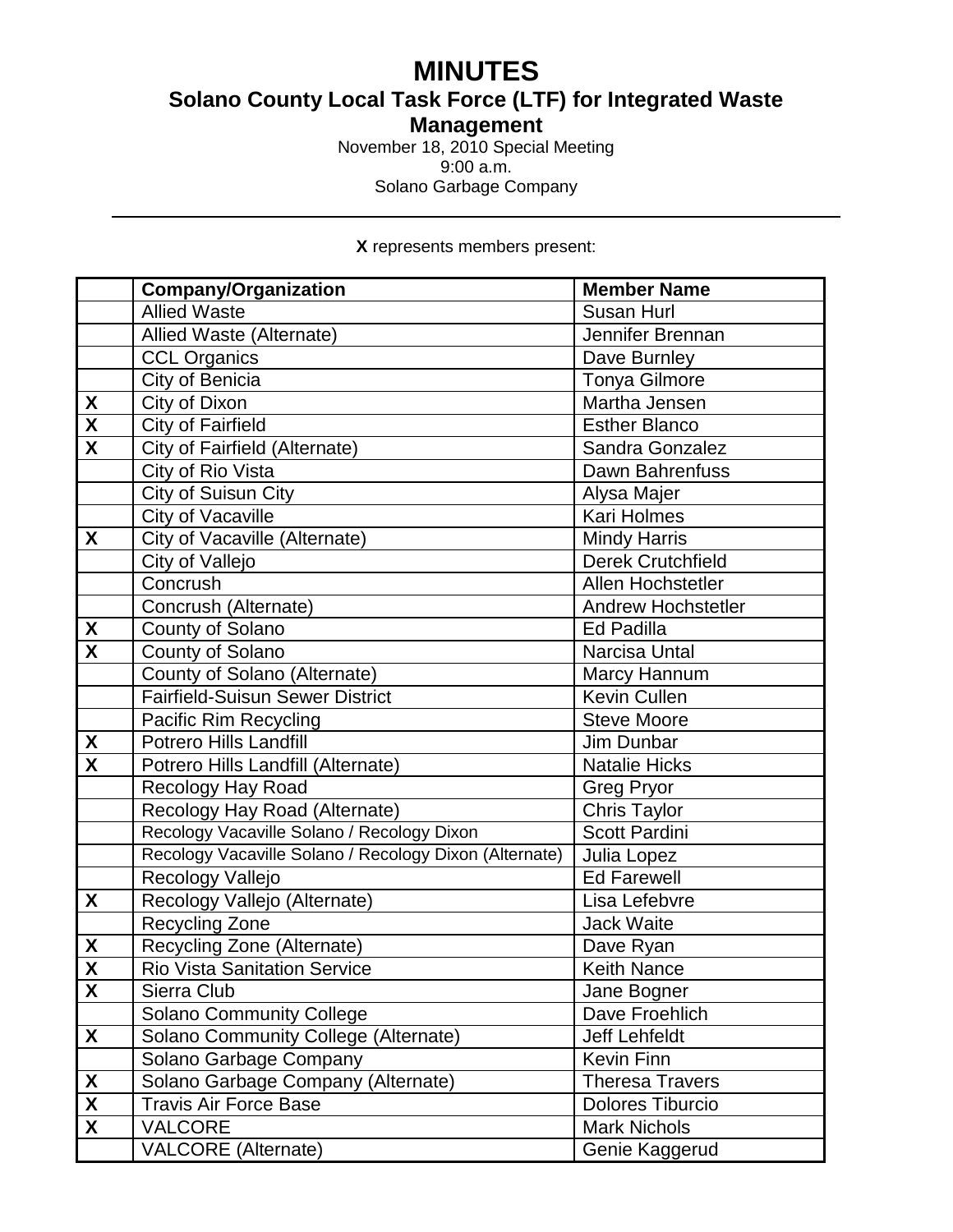# **GUESTS:**

Jill Firch, Dept. of Resources Recycling and Recovery (Cal Recycle) Jennifer Kaiser, Vallejo Sanitation and Flood Control Joe Scholtes, 95.3 KUIC Brian Sasman, Travis AFB

### **1. Call to order / Introductions**

The meeting was called to order by Chairperson Bogner at 9:07am.

### **2. Public Comment**

There were no public comments

#### **3. Action Items(s) a. Approval of the Minutes**

The minutes of September 16, 2010 were approved.

### **b. Election of Chair and Vice Chair**

- i. Nominate and elect a chair for the calendar term 2011-2013
	- M. Jensen nominated M. Harris. M. Harris declined the nomination.
	- M. Harris nominated M. Jensen. M. Jensen declined the nomination.
	- D. Tiburcio nominated K. Nance. K. Nance declined the nomination

N. Hicks nominated J. Dunbar of Potrero Hills Landfill who accepted the nomination. K. Nance motioned to approve, L. LeFebvre seconded and the motion carried.

ii. Nominate and elect a vice-chair for the calendar term 2011-2013 N. Untal nominated L. LeFebvre of Recology Vallejo who accepted the

nomination. M. Harris motioned to approve, E. Padilla seconded and the motion carried.

### **c. Zero Waste Committee Recommends LTF:**

**i. Approve designation as an Ad Hoc committee (not subject to Brown Act) that dissolves September 14, 2012**

J. Bogner was concerned that there were two members from Potrero Hills Landfill participating on the Zero Waste Committee. It was explained that each entity represented on the committee only gets one vote.

M. Harris motioned to approve, K. Nance seconded and the motion carried.

M. Harris made a motion to amend the committee dissolution date (shown on the agenda as September 14, 2011) to September 14, 2012, M. Nichols seconded and the motion carried.

### **ii. Approve Mission Statement**

Copies of mission statement distributed and read aloud by N. Untal. M. Jensen motioned to approve, D. Tiburcio seconded and the motion carried.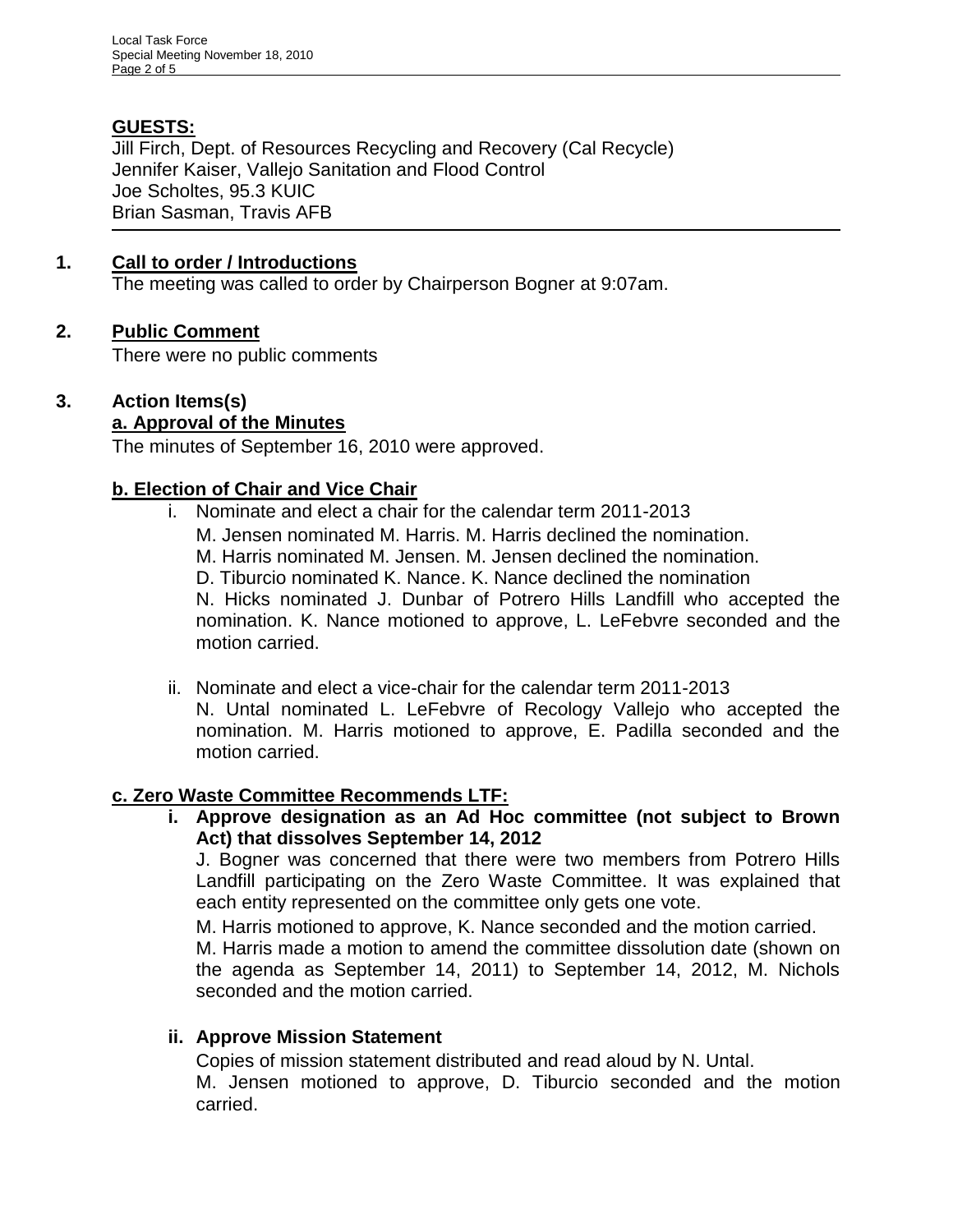## **c. Zero Waste Committee Recommends LTF con't:**

### **iii. Approve Bylaws**

Copies of the bylaws distributed and read aloud by N. Untal; J. Bogner asked who was on the committee. N. Hicks provided the names of the members and the entity they represented.

K. Nance motioned to approve, M. Jensen seconded and motion carried.

### **4. DISCUSSION ITEM(S)**

### **a. Countywide Integrated Waste Management Plan – Siting Element**

i. N. Untal provided a verbal summary and announced its availability to the LTF and the general public was planned for November 23, 2010.

#### **b. Countywide Integrated Waste Management Plan - NDFE**

i. N. Untal announced the approval of the second amendment to the Countywide Non-Disposal Facility Element by CalRecycle on October 13, 2010. The jurisdictions are to maintain their facility updates to add to future amendments.

#### **c. Zero Waste Committee – Chair Hicks**

- i. Introduce committee members Committee members were introduced earlier.
- ii. Introduce Zero Waste Kick-Off Event September 10, 2011 Solano County's Incorporation Date/Birthday

N. Untal described the Zero Waste kickoff event as providing Solano County residents with information about opportunities to participate in an environmental activity coordinated by community groups and/or agencies. A year-long countywide calendar of events that promote Zero Waste at home, school, work and in the community is being prepared. A Resolution by the local governing authorities are to be scheduled in August 2011 to commemorate Solano County's 161<sup>st</sup> Birthday and encourage participation by the general public to gift Solano County by participating in an environmental activity.

iii. Events Inventory for September 2011-August 2012 Members of the Zero Waste committee will be contacting LTF members to help them compile an events inventory for the year-long event.

### **5. Member Updates**

Mark Nichols, VALCORE, was introduced by J. Bogner. M. Nichols stated that as the new manager he wanted get VALCORE more involved in countywide community activities.

T. Travers, Solano Garbage Company, introduced Kevin Finn as their new division manager.

Lisa LeFebvre, Recology Vallejo, announced that they were currently holding a coat drive. Donated items will be distributed back to the community in later months.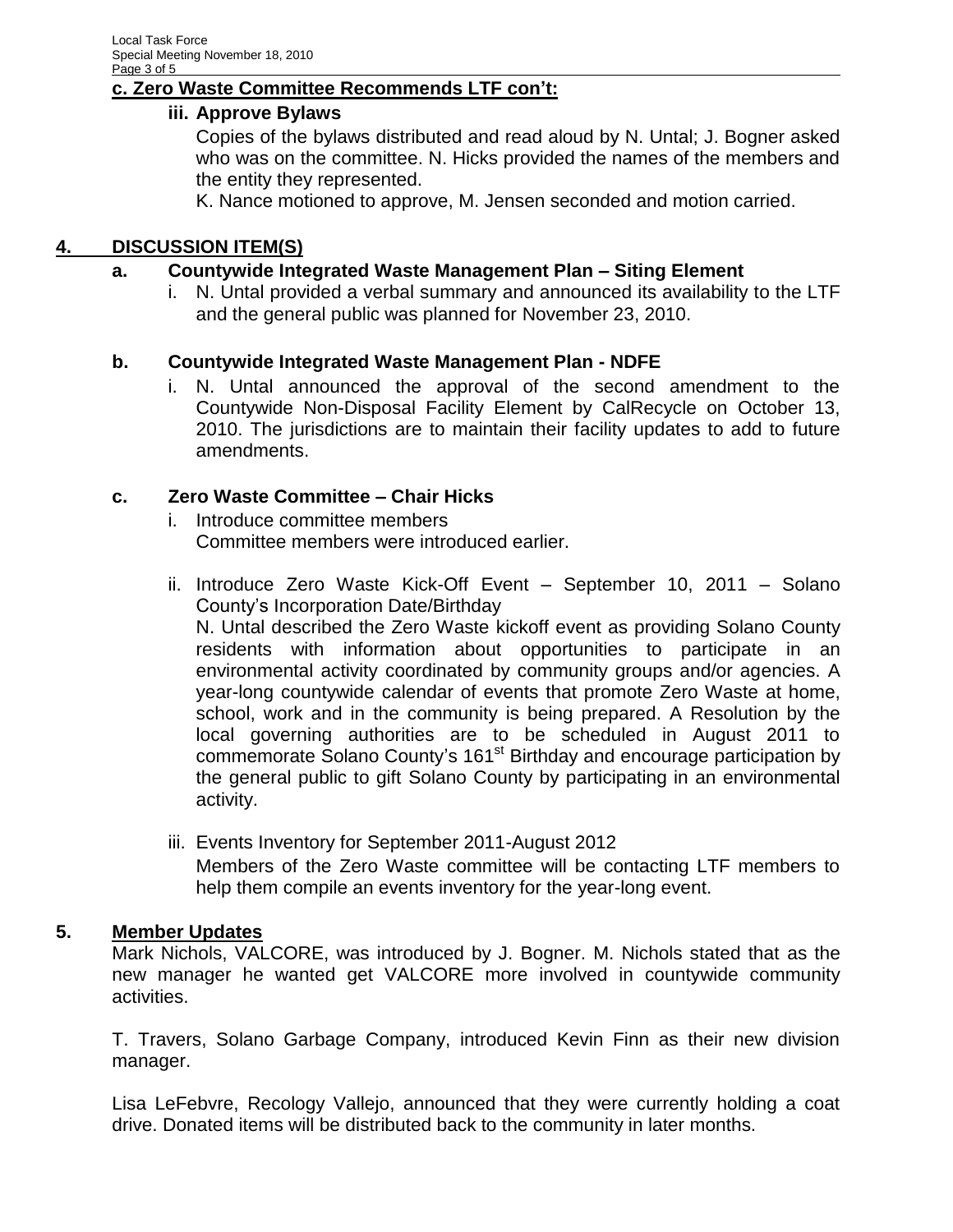D. Tiburcio, Travis AFB, announced that the Base had won \$200,000 as the most excellent base in the Air Mobility command. The next step is to compete at the Air Force Commend level. Travis AFB is one of the top two contenders for a 1 million dollar prize.

J. Dunbar, Potrero Hills Landfill, announced that they were granted their Marsh Development permit from BCDC. The permit added a minimum of 20 years to the life of the landfill.

J. Lehfeldt, Solano Community College (SCC), introduced himself and stated that he was responsible for the waste reduction programs at SCC.

M. Harris, City of Vacaville, announced that they are holding a pharmaceutical collection event on November 20<sup>th</sup> for Vacaville residents. They also partnered with Recology Vacaville and local Boy Scouts on a coat drive. They will also partner with local Boy Scouts for their Christmas tree pickup program.

D. Ryan, Recycling Zone, announced that they just competed in an aluminum can competition where the \$7,000 prize will go to local Boy Scouts. Just under 1 million pounds were collected.

K. Finn, Solano Garbage Company, stated that he was a Solano county resident and was looking forward to getting involved in local committees.

Joe Scholtes, 95.3 KUIC, stated that today KUIC was holding their fourth annual fundraiser for Mission Solano all day on the radio. He also stated that the station would be happy to announce follow up results from local programs to let the community know the results of their efforts.

B. Sasman, Travis AFB, introduced himself as the environmental chief for the Base Environmental Management Systems (EMS). The EMS program endeavors to reach out to Squadron managers and get people involved in promoting sustainability on the Base and in the community.

J. Kaiser, Vallejo Sanitation and Flood Control, reported that the amount of trash collected at Coastal Cleanup Day was down which reflected more community involvement and awareness. She also announced a free sandbag day so residents could prepare early for winter storms and that Kaiser Vallejo began a pharmaceutical collection program.

J. Bogner, Sierra Club, thanked the LTF for submitting information for the Recycling Guide. She also announced that on 11/20 VALCORE will be holding an American Recycles Day event.

N. Untal, Solano County, the County has prepared a draft RFP for hazardous waste services for wastes generated by the departments of Solano County. Additionally, a draft environmentally preferable purchasing policy is under review. The last tire amnesty event program cost approximately \$40,000 for the recycling of 5,000 tires. In contrast, the previous year's event was a single-day collection that cost \$70,000 for the recycling of over 13, 000 tires. The primary reason for the reduced number of tires was due to the imposed restrictions to ensure hauling regulations were met at a maximum of 20 tires per trip. Another tire grant application is planned if and when funds become available